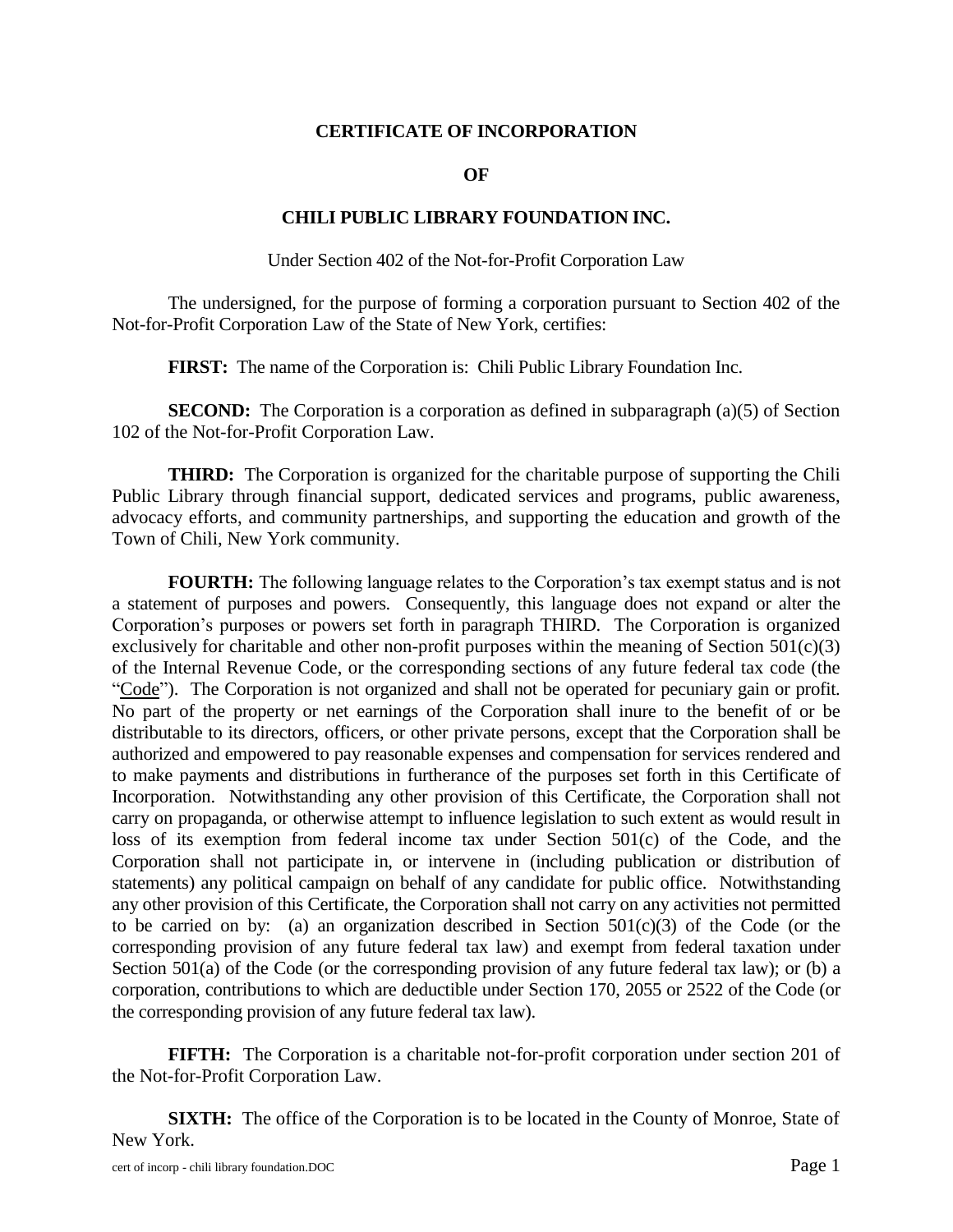**SEVENTH:** The names and addresses of the individuals who are to serve as the initial directors of the Corporation are:

| Andrew Lucyszyn<br>38 Benedict Drive | Robert Pacer         | Dε |
|--------------------------------------|----------------------|----|
|                                      | 5 Bright Oaks Circle | 18 |
| Rochester, NY 14624                  | Rochester, NY 14624  | R  |

avid McMillen 18 Bending Creek Road ochester, NY 14624

**EIGHTH:** The Secretary of State is designated as agent of the Corporation upon whom process against may be served. The address to which the Secretary of State shall mail a copy of any process accepted on behalf of the Corporation is: 3333 Chili Avenue, Rochester, New York 14624.

**NINTH:** Upon dissolution of the Corporation, assets shall be distributed for one or more exempt purposes within the meaning of section  $501(c)(3)$  of the Internal Revenue Code, or the corresponding section of any future federal tax code, or shall be distributed to the federal government, or to a state or local government, for a public purpose. Any such assets not so disposed of shall be disposed of by a court of competent jurisdiction of the county in which the principal office of the Corporation is then located, exclusively for such purposes or to such organization or organizations, as said court shall determine, which are organized and operated exclusively for such purposes.

**TENTH:** The Corporation's purposes and powers do not include any of those described in paragraphs (a) through (v) of Section 404 of the Not-for-Profit Corporation Law. The Corporation is not formed to engage in an activity for which consent or approval of a state official, department, board, agency, or other body is required.

**ELEVENTH:** Bylaws of the Corporation may be adopted by its directors at any regular meeting or at any special meeting called for that purpose, or by their unanimous written consent, so long as they are not inconsistent with the provisions of this Certificate of Incorporation, New York Not-for-Profit Corporation Law, or the Bylaws of the Corporation.

**TWELFTH**: The number of directors of the Corporation shall not be less than three (3) nor more than nine (9). The exact number of directors shall be set forth in the Bylaws.

**IN WITNESS WHEREOF**, the undersigned incorporator, being at least eighteen years of age has signed this Certificate of Incorporation, this  $24<sup>th</sup>$  day of October, 2018 and hereby affirms the truth of the statements contained herein under the penalties of perjury.

*/s/ Trisha Kirsch*

Trisha Kirsch, Incorporator Gallo & Iacovangelo LLP 180 Canal View Blvd, Suite 100 Rochester, New York 14623